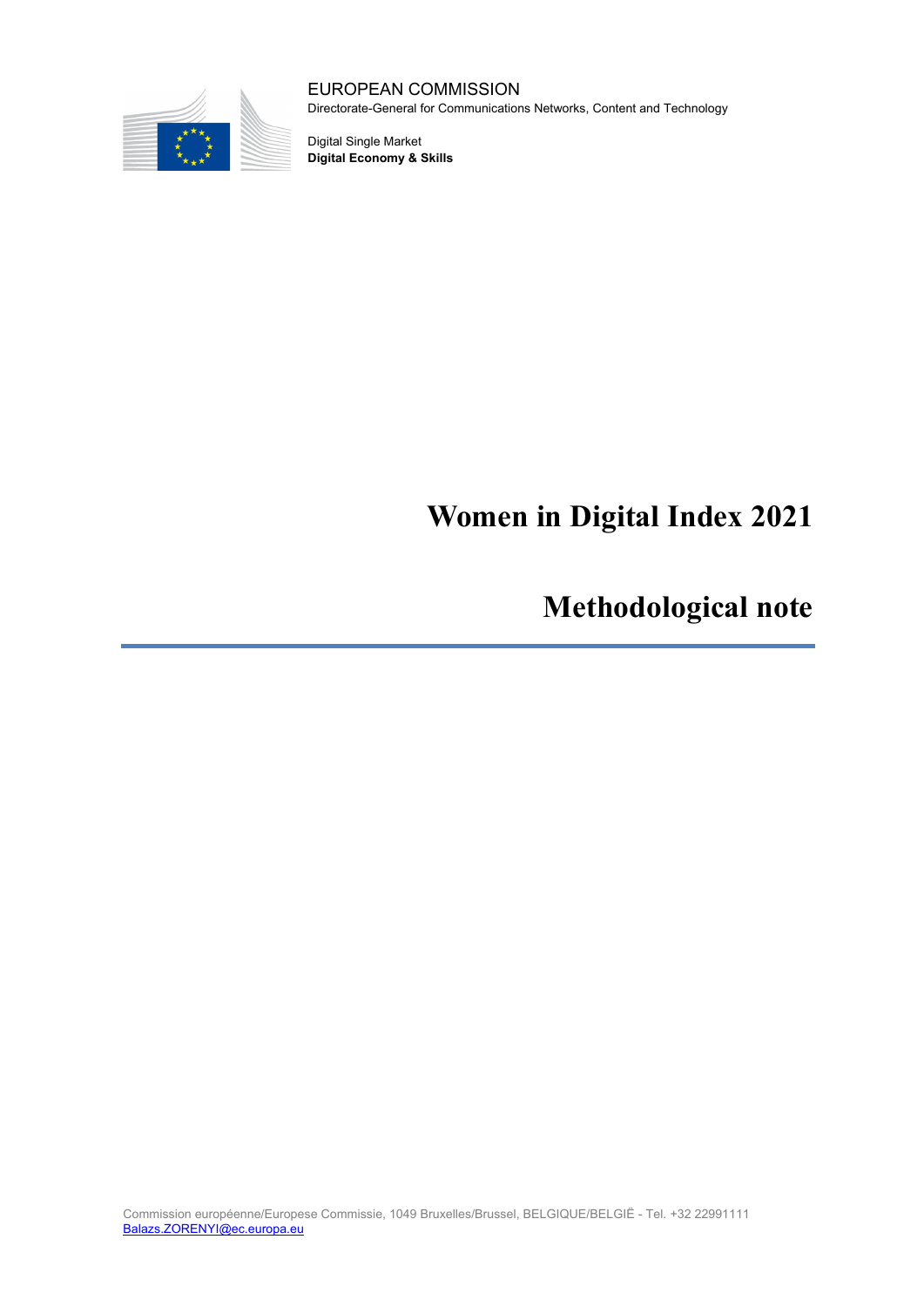## **1 Introduction**

The underrepresentation of women in the digital economy is a missed opportunity for Europe and is costing us dearly. We need robust and systematic measurement to know whether we are succeeding or failing in our efforts to bridge the persistent digital gender gap.

The Women in Digital (WiD) index brings together 12 relevant indicators to assess the performance of Member States in the areas of (1) Internet use, (2) Internet user skills as well as (3) Specialist skills and employment.

The index allows four main types of analysis:

- General performance assessment: to obtain a general characterisation of the performance of individual Member States by observing their overall index score and the scores of the main index dimensions.
- Zooming-in: to pinpoint the areas where Member State performance could be improved by analysing individual indicators.
- Follow-up: to assess whether there is progress over time.
- Comparative analysis: to compare countries in similar stages of digital development so as to flag the need for improvement in relevant policy areas.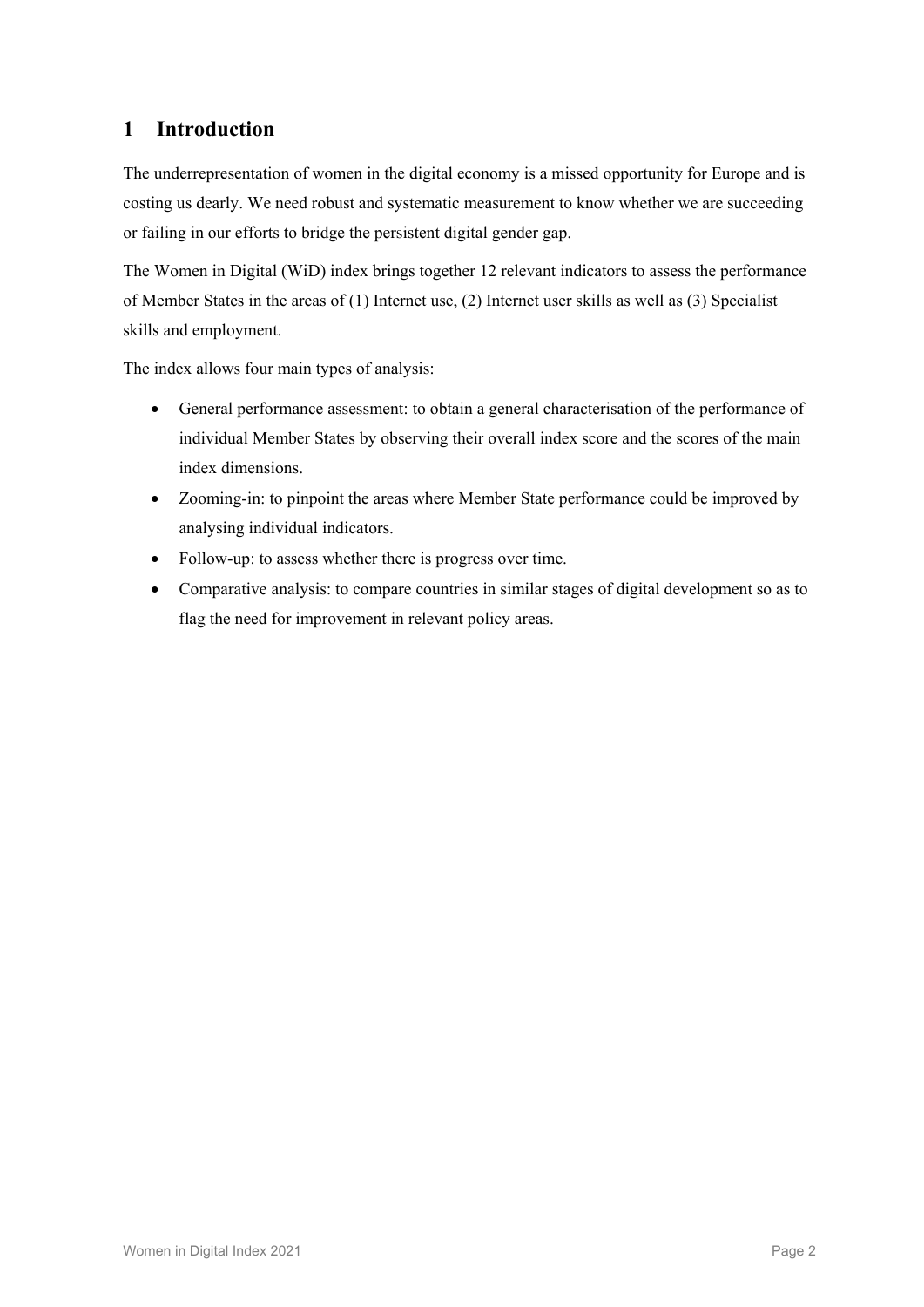# **2 Structure and indicators of the WiD index**

<span id="page-2-0"></span>Table [1.](#page-2-0) presents in detail the indicators of the WiD index including the exact definitions and data sources.

| <b>Indicator</b>                             | <b>Description</b>                                                                                                                             | <b>Breakdown</b>           | Unit                                                                                                                  | <b>Source</b>                                                                              |  |
|----------------------------------------------|------------------------------------------------------------------------------------------------------------------------------------------------|----------------------------|-----------------------------------------------------------------------------------------------------------------------|--------------------------------------------------------------------------------------------|--|
| 1.1 Regular<br>Internet use                  | People who use the Internet at least<br>once a week                                                                                            | All People<br>(aged 16-74) | % People                                                                                                              | Eurostat - Community survey on ICT<br>usage in Households and by<br>Individuals (I IUSE)   |  |
| 1.2 People who<br>never used the<br>internet | People who never used the Internet                                                                                                             | All People<br>(aged 16-74) | % People                                                                                                              | Eurostat - Community survey on ICT<br>usage in Households and by<br>Individuals (I IUX)    |  |
| 1.3 Online<br>banking                        | People who used the Internet to use<br>online banking                                                                                          | All People<br>(aged 16-74) | % People who used<br>Internet in the previous 3<br>months                                                             | Eurostat - Community survey on ICT<br>usage in Households and by<br>Individuals (I IUBK)   |  |
| 1.4 Doing an<br>online course                | People who have used the Internet<br>for doing an online course (on any<br>subject)                                                            | All People<br>(aged 16-74) | % People who used<br>Internet in the previous 3<br>months                                                             | Eurostat - Community survey on ICT<br>usage in Households and by<br>Individuals (I IUOLC)  |  |
| 1.5 Online<br>consultations or<br>voting     | People who took part in on-line<br>consultations or voting to define civic<br>or political issues (e.g. urban<br>planning, signing a petition) | All People<br>(aged 16-74) | % People who used<br>Internet in the previous 3<br>months                                                             | Eurostat - Community survey on ICT<br>usage in Households and by<br>Individuals (I IUVOTE) |  |
| 1.6 eGovernment<br>users                     | People who sent filled forms to<br>public authorities, over the internet,<br>previous 12 months                                                | All People<br>(aged 16-74) | % Internet users who,<br>during the previous year,<br>needed to send filled<br>forms to the public<br>administration. | Eurostat - Community survey on ICT<br>usage in Households and by<br>Individuals (IGOV12RT) |  |

**Table 1.** WiD index, Dimension 1, Internet use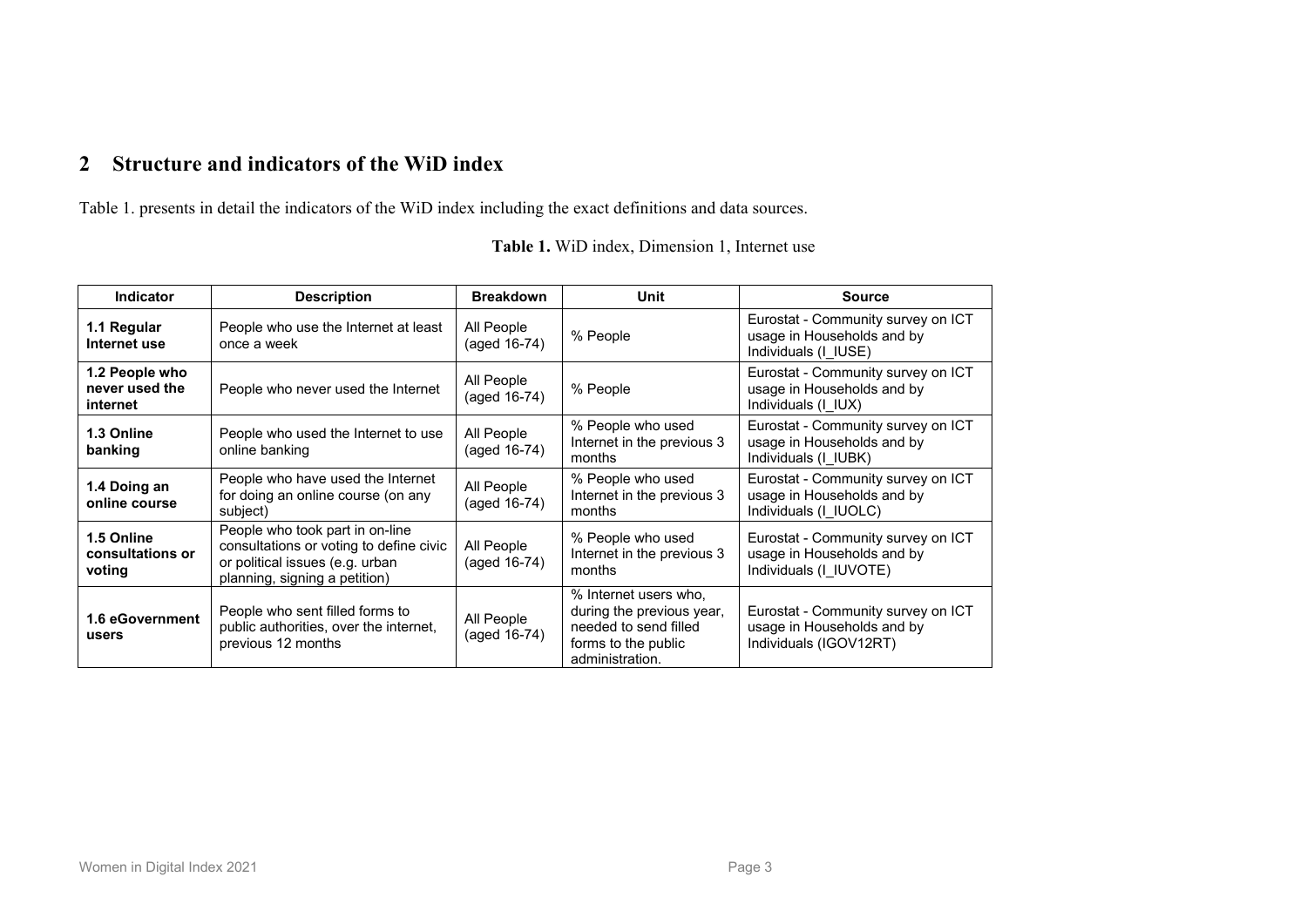| <b>Indicator</b>                      | <b>Description</b>                                                                                                                                                                                                                                                                    | <b>Breakdown</b>           | Unit     | <b>Source</b>                                                                   |
|---------------------------------------|---------------------------------------------------------------------------------------------------------------------------------------------------------------------------------------------------------------------------------------------------------------------------------------|----------------------------|----------|---------------------------------------------------------------------------------|
| 2.1 At least basic<br>digital skills  | People with "basic" or "above basic"<br>digital skills in each of the following<br>four dimensions: information,<br>communication, problem solving<br>and software for content creation<br>(as measured by the number of<br>activities carried out during the<br>previous 3 months).  | All People<br>(aged 16-74) | % People | Eurostat - Community survey on ICT<br>usage in Households and by<br>Individuals |
| 2.2 Above-basic<br>digital skills     | People with "above basic" digital<br>skills in each of the following four<br>dimensions: information,<br>communication, problem solving<br>and software for content creation<br>(as measured by the number of<br>activities carried out during the<br>previous 3 months).             | All People<br>(aged 16-74) | % People | Eurostat - Community survey on ICT<br>usage in Households and by<br>Individuals |
| 2.3 At least basic<br>software skills | People who, in addition to having<br>used basic software features such<br>as word processing, have used<br>advanced spreadsheet functions,<br>created a presentation or document<br>integrating text, pictures and tables<br>or charts, or written code in a<br>programming language. | All People<br>(aged 16-74) | % People | Eurostat - Community survey on ICT<br>usage in Households and by<br>Individuals |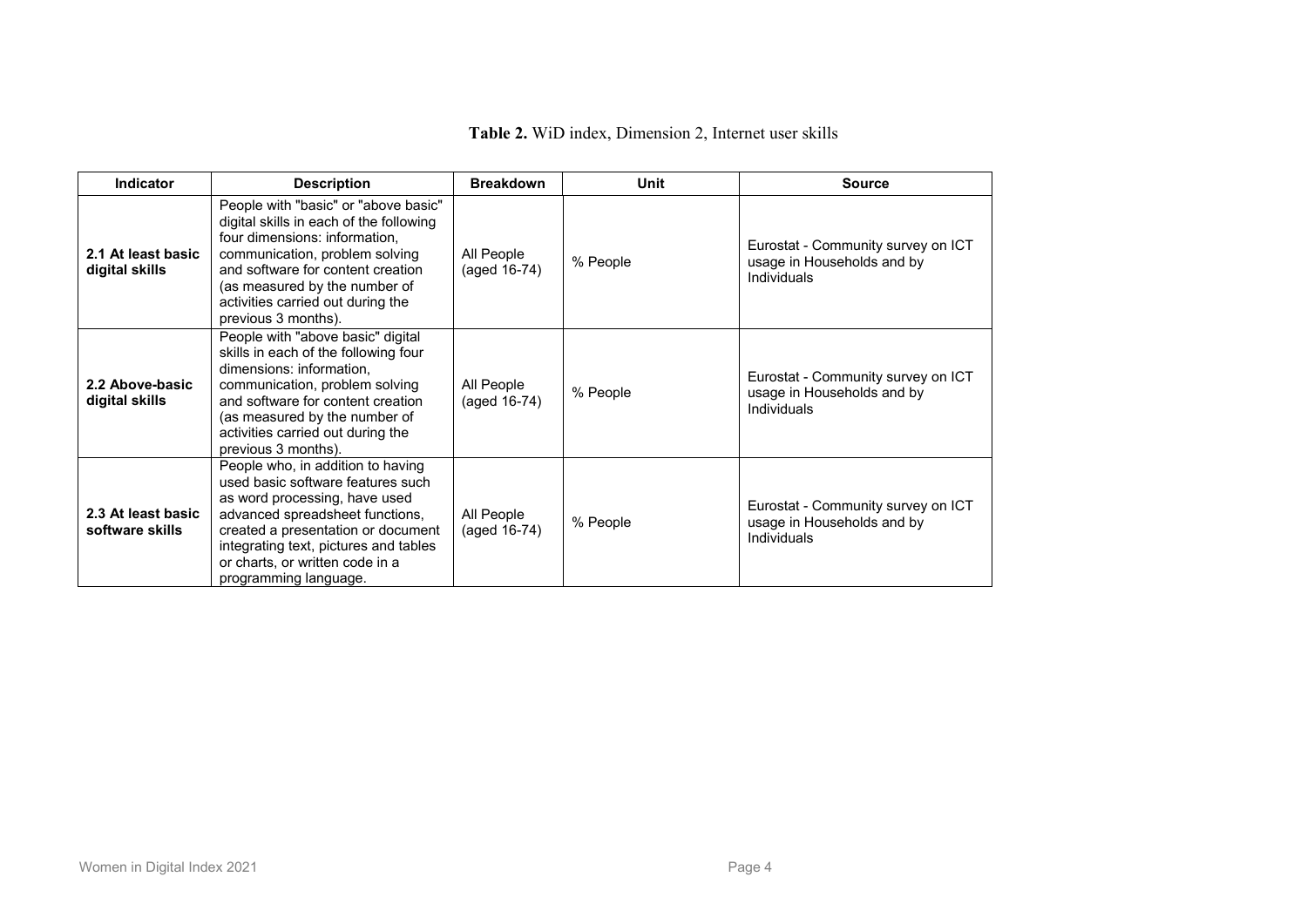| Indicator                           | <b>Description</b>                                                                                                                                                                                                                                                                                                                                                                                                                                                                                                                                                                                                 | <b>Breakdown</b>                      | Unit                                                     | <b>Source</b>                                                                                                                 |
|-------------------------------------|--------------------------------------------------------------------------------------------------------------------------------------------------------------------------------------------------------------------------------------------------------------------------------------------------------------------------------------------------------------------------------------------------------------------------------------------------------------------------------------------------------------------------------------------------------------------------------------------------------------------|---------------------------------------|----------------------------------------------------------|-------------------------------------------------------------------------------------------------------------------------------|
| <b>3.1 STEM</b><br><b>Graduates</b> | People with a degree in a science,<br>technology, maths or engineering-<br>related subject                                                                                                                                                                                                                                                                                                                                                                                                                                                                                                                         | People aged<br>$20 - 29$              | Graduates in STEM per<br>1000 individuals aged 20-<br>29 | Eurostat - the joint UIS (UNESCO<br>Institute of Statistics)/OECD/Eurostat<br>(UOE) questionnaires on education<br>statistics |
| 3.2 ICT<br><b>Specialists</b>       | Employed ICT specialists. Broad<br>definition based on the ISCO-08<br>classification and including jobs like<br>ICT service managers, ICT<br>professionals, ICT technicians, ICT<br>installers and servicers.                                                                                                                                                                                                                                                                                                                                                                                                      | People in<br>employment<br>aged 15-74 | % People in employment<br>aged 15-74                     | Eurostat - Labour force survey                                                                                                |
| 3.3 Unadjusted<br>gender pay gap    | Gender pay gap in unadjusted form,<br>measured as the difference between<br>average gross hourly earnings of<br>male paid employees and female<br>paid employees as a percentage of<br>average gross hourly earnings of<br>male paid employees. The indicator<br>has been defined as unadjusted,<br>because it gives an overall picture of<br>gender inequalities in terms of pay<br>and measures a concept, which is<br>broader than the concept of equal<br>pay for equal work. All employees<br>working in firms with ten or more<br>employees, without restrictions for<br>age and hours worked, are included. | Paid<br>employees                     | % of average gross<br>hourly earnings of men             | Eurostat - Structure of Earnings<br>Survey (SES)                                                                              |

**Table 3.** WiD index, Dimension 3, Specialist skills and employment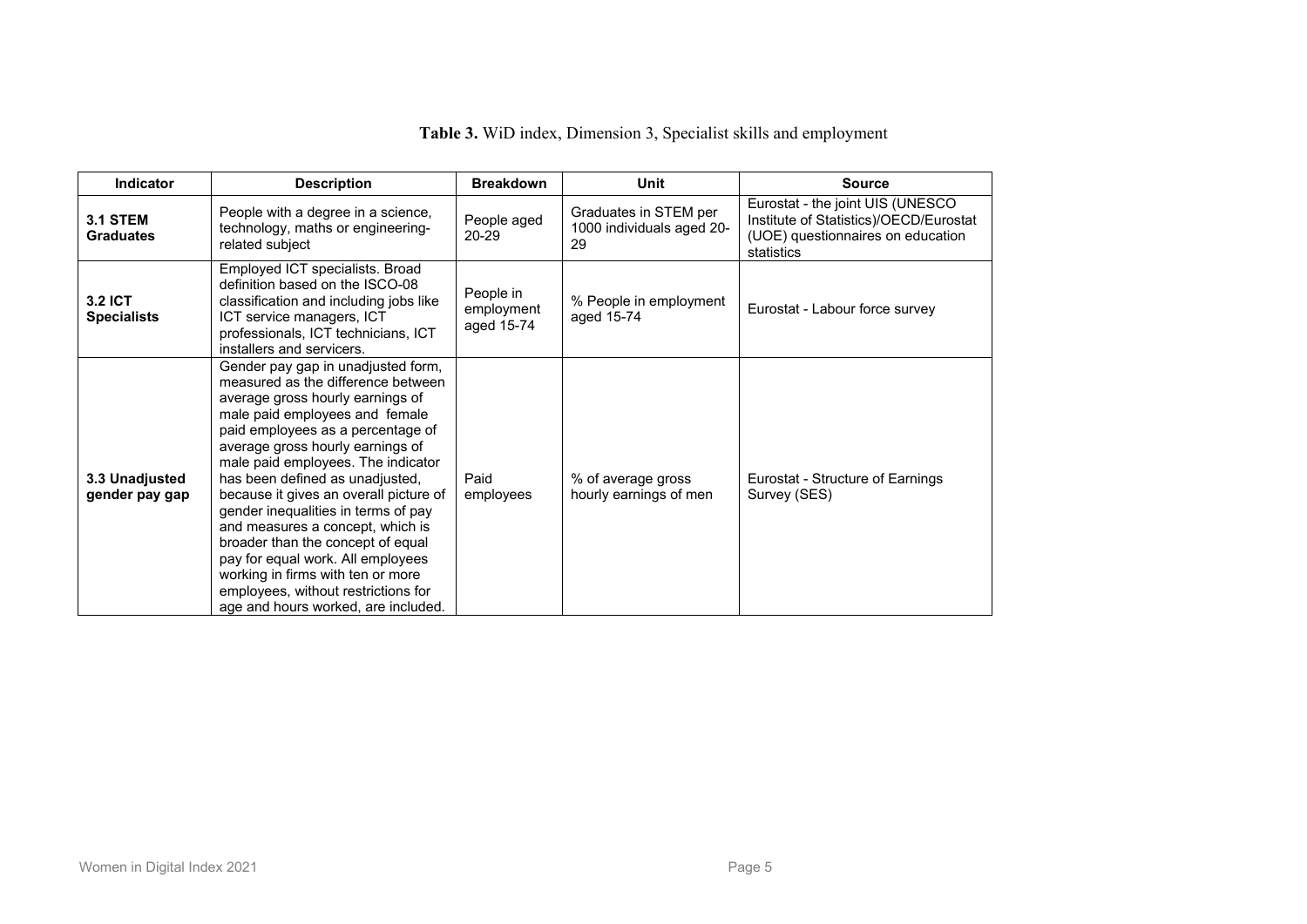## **3 Methodological considerations**

## **3.1 Indicator Requirements**

Indicators used in the Women in Digital (WiD) index comply with the following requirements:

- *Must be collected on a regular basis*, in order to fulfil their monitoring function (if not on a yearly basis, at least with a pre-defined regularity).
- *Must be accepted as relevant metrics* in their specific policy areas.
- *Must be collected in a consistent way* using the same methodology across the Member States.

## **3.2 Data updates and corrections**

Updates and corrections are part of the lifecycle and nature of statistical data. It is typical that the values for one indicator suffer small amendments and only stabilise completely months or even years after the indicator was originally computed. This is the case with a number of indicators used in the WiD index.

At each publication, historical data will be reviewed to accommodate such changes. It is to be noted that the current report takes account of changes notified to the European Commission before 8 October 2021. Any modification made after this date will be included in the next report.

#### **3.3 Normalisation**

In order to aggregate indicators expressed in different units into dimensions of the WiD index, indicators have been normalised by using the *min-max* method, which consists of a linear projection of each indicator onto a scale between 0 and 1. For indicators with positive direction (i.e., where higher is better), the 0 value in the normalised scale was anchored to the minimum value in the original scale, and the value 1 in the normalised scale was anchored to the maximum value in the indicator's scale.

To allow for inter-temporal comparisons of index scores, the minima and maxima for the normalisation of each indicator are fixed over time. The choice of minima and maxima was performed carefully taking into account the likely evolution of each indicator and the balance between indicators. Table 4. presents the values that were chosen as the minimum and maximum of each indicator for normalisation purposes.

#### **Table 4.** Minima and Maxima used in indicator normalisation